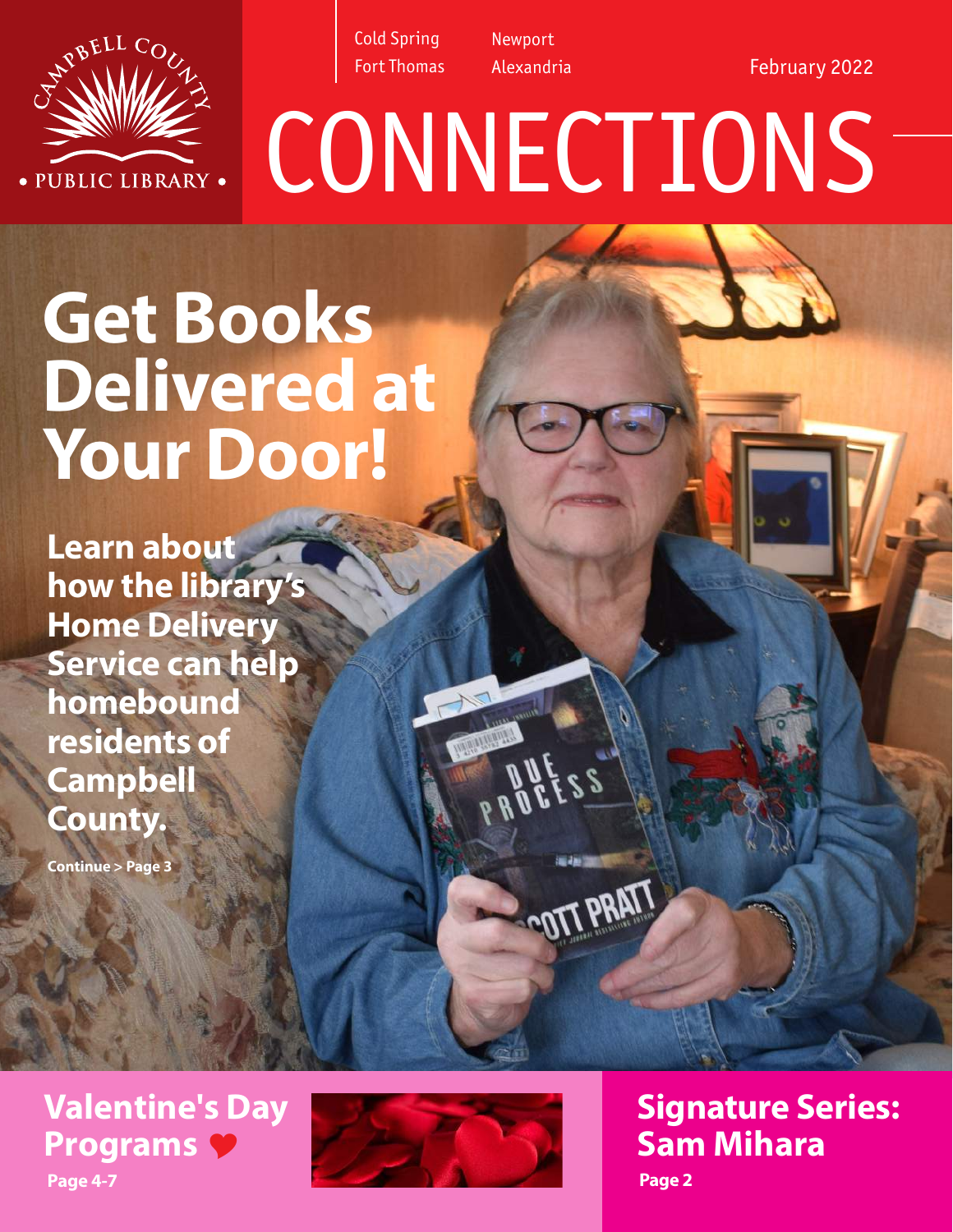# FOREWORD

### **Who to talk to**

**Cold Spring** Dave Anderson, Branch Manager

**Carrico/Fort Thomas** Chantelle Phillips, Branch Manager & Assistant Director

**Newport** Valerie Davis, Branch Manager

**Alexandria** Carrie Ratterman, Branch Supervisor

**Outreach Services @ Newport**  Carol Freytag, Outreach Services Coordinator

**Administration @ Cold Spring** JC Morgan, Director Andrew Moorhead, Communications Melissa Yankee, Human Resources

### **Board of Trustees Meeting**

The Campbell County Public Library's Board of Trustees meets at 5:30 pm on the third Wednesday each month. All board meetings are open to the public. The next meeting dates and locations are:

• Feb. 16 at Alexandria

- March 16 at Cold Spring
- April 21 at Newport
- May 18 at Carrico/Fort Thomas

## **We suggest**

### **STAFF RECOMMENDATIONS: SERIES WITH A SATISFYING ENDING**



*The Magisterium Series* **by Holly Black and Cassandra Clare**

The last book of the series is *The Golden Tower*. This is one of the best juvenile fantasy series I have ever read! Think *Harry Potter* meets *Avatar: The Last Airbender*. The series gets better and better until you finally hit that explosive series finale.  **— Danielle Heiert, adult/teen services programmer, Cold Spring Branch**



### *Eragon, The Inheritance Cycle Series* **by Christopher Paolini**

Paolini was only 15 years old when he began writing the Inheritance series. While I didn't enjoy the movie, the series is wonderful. A tour de force of dragons, magic, elves, dwarves, and the classic fight between good and evil.  **— JC Morgan, library director**



### *A Court of Thorns and Roses* **by Sarah J. Maas**

I love the ending of *A Court of Thorns and Roses*! It follows Feyre, a mortal, who is taken into the faerie lands of Prythian after murdering a faerie. It's definitely on my reread list.

 **— Kim Thompson, adult/teen librarian, Newport Branch**



### *The Matched Trilogy* **by Ally Condie**

Set in a dystopian world called The Society where everything is chosen for you, including your partner, this trilogy is a good choice. While there are a number of dystopian novels, this one sticks with me—to be able to choose for yourself in all things, especially love, is powerful.

 **— Lisa Schierenbeck, library courier**

**Signature Series: Sam Mihara**

The first installment of our 2022 Signature Series features Sam Mihara, who was 9 years old when Executive Order 9066 was signed and issued by President Franklin D. Roosevelt during World War II. The order forced over 100,000 Japanese Americans, including

Mihara and his family, out of their homes and into prison camps.

His presentation will explore the cause for the forced removal of Japanese people from the West Coast, the camp's conditions, what living there was like, lessons learned and if it could happen again. A 2018 Paul A. Gagnon prize winner, Mihara has shared his story across the country.

The lecture takes place at 7 pm Friday, Feb. 25 at the Carrico/Fort Thomas Branch, which will close early at 5 pm to prepare for the event. Request free tickets at www.cc-pl.org/ signature-series.

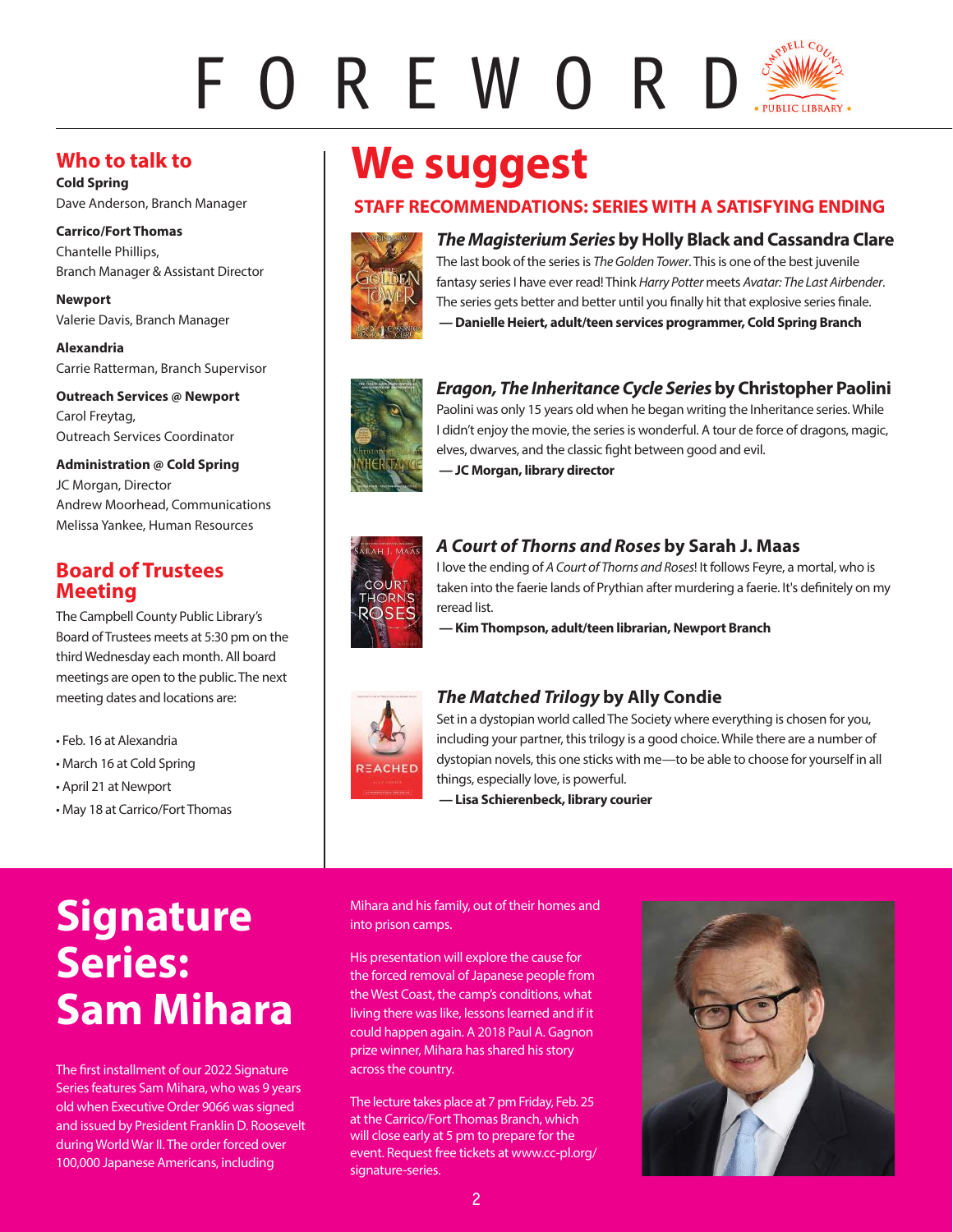

### **Get Books Delivered at Your Door,** *continued from the cover*

At her home in Bellevue, Rose Schweitzer sits in an armchair as her cat, Hampton, watches from the kitchen. Scattered throughout the room are stacks of books, including three from a series authored by Scott Pratt, which was mailed to her through the library's Adult Outreach Services Department.

When Schweitzer fell and injured her right knee in September, leaving her unable to drive, she faced months of being homebound. Using the library's Home Delivery Service enabled her to receive library materials in the mail.

"It made my rehabilitation go by faster," Schweitzer says. "I think it probably aided my healing in that, if I did not have books to occupy my time, I would have been trying to do too much, too soon here at the house."

Throughout recovery, many of her days were spent with a book and Hampton at her side. A former elementary school teacher of 32 years, she believes in the power of books to take readers to places they may never be able to visit physically. Schweitzer, now a Campbell County Courthouse employee, says she has read more in the past two

months than she has in two years—a feat made possible by the library.

The home delivery service is available to residents of Campbell County who cannot visit the library due to temporary or permanent illness or disability. Materials are selected based on one's interests and needs; materials delivered include regular print books, large print books, magazines, DVDs, audiobooks and CDs. They may be mailed for free to your home or be delivered by the adult outreach services assistant. Once materials are mailed back, patrons can receive more.

Her mailman, who knew about her injury, would bring the package to her door. In that way, she says, the service not only provided entertainment but socialization, too. Her genre of choice? Detective and suspense novels. Other books in Pratt's series were among the first she requested from Kelsey Stratton, the library's adult outreach services assistant.

"I got one (book) from Tennessee and one from Rowan County," Schweitzer says. "And the third one she got for me was from Campbell County… I thought, 'Kelsey really worked to find those books.' I mean, it was just wonderful. She would send me three books at a time in a package. When I'm finished reading, I just send them back."

The service also introduced her to new authors, including Charles Martin and Francine Rivers. The first time she spoke with Kelsey, Schweitzer says she asked questions that really dug into what she enjoyed reading.

"It's just a wonderful service for somebody who can't get out and needs something to occupy their time besides just sitting and watching TV," she says.

**"I'm thrilled that I was able to use it and would highly recommend anybody who long term, short term—wants to take advantage of that service to do so. What a great, great service it is."** 

For more information on home delivery and other adult outreach services, visit www.cc-pl.org/adult-outreach or call 859-572-5035, ext. 352.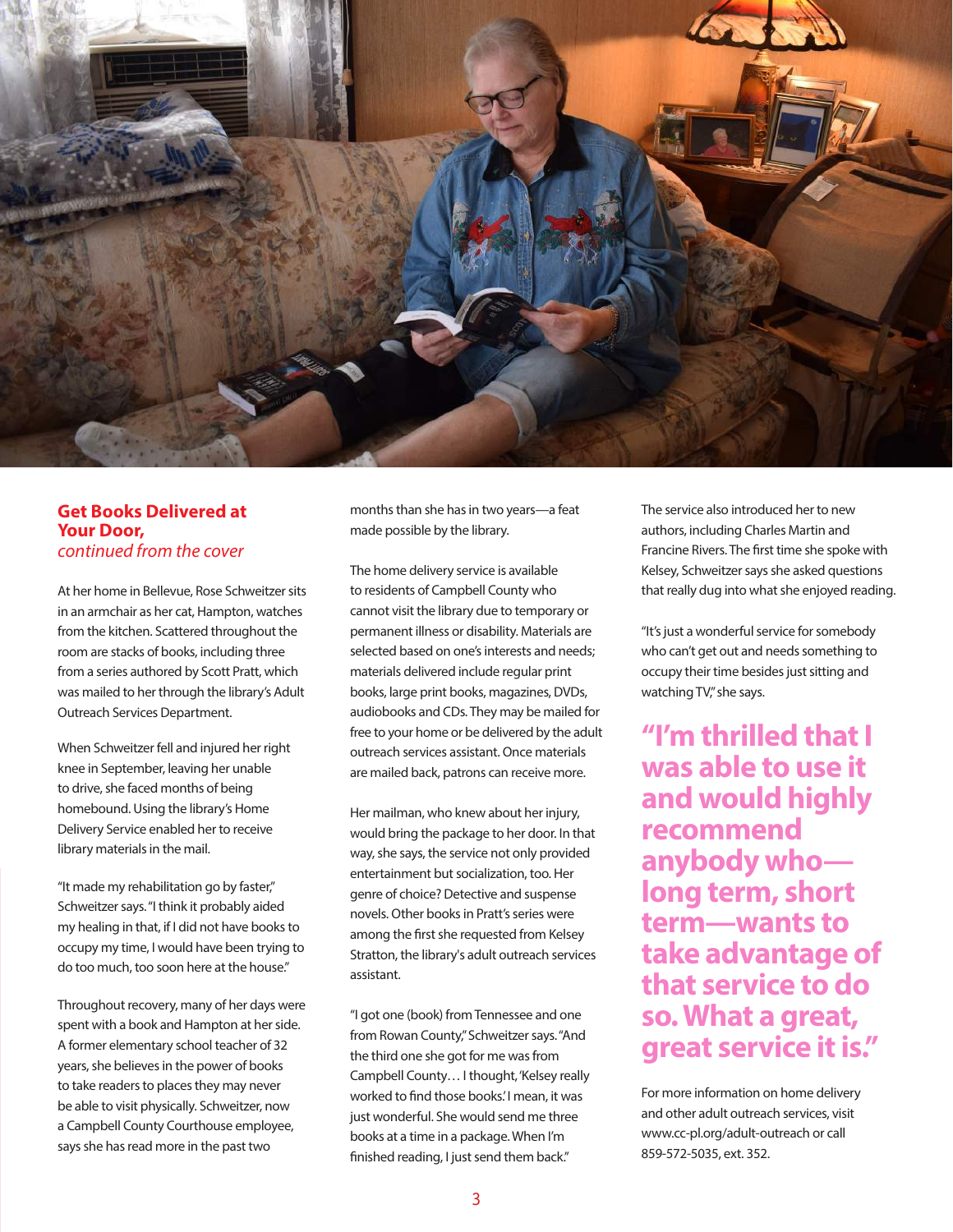# Alexandria

February Calendar

### **Programs**

*All state and federal COVID-19 mandates will be followed. If the county is in the orange zone or above for COVID-19, all attendees age 2 or older must wear a mask. Registration is required for all programs, unless noted.* 

### **Book Discussions**

**Alexandria Book Club** 7: 30 pm Thursday, Feb. 17 *The Book of Lost Names* by Kristin Harmel.

### **Cam's Kid Book Club**

4:30 pm Tuesday, Feb. 22 *Making Their Voices Heard: The Inspiring Friendship of Ella Fitzgerald and Marilyn Monroe* by Vivian Kirkfield. Register to get a free copy of the book. Grades 1-5.

### **Families**

### **Gaming the Movies**

4-6:30 pm Wednesday, Feb. 2 Happy Groundhog Day! To celebrate, enjoy a holiday-themed movie and board game you'll want to play over and over.

### **DIY Puzzle Picture Frame**

4 pm Friday, Feb. 25 Use puzzle pieces and popsicles to make a picture frame.

### **Children**

*Grades 1-5, unless noted.*

### Y **Homeschool Hangout: Valentine's Day Party**

1 pm Wednesday, Feb. 9 Make Valentine's Day-themed crafts, play games and leave with a sweet take-home treat bag.

### Y **DIY Lovebugs**

3 pm Saturday, Feb. 12 Use pom-pom balls to craft a love bug.

### **Young Ones**

### **Preschool Story Time**

11:15 am Tuesdays This story time includes fun activities, crafts and themed books that aim to develop your child's pre-literacy skills. Ages 3-5.

### **Baby Story Time**

11:15 am Fridays Socialize your little ones while making connections with other parents during this story time. Newborn-2.

# Cold Spring

February Calendar

### **Programs**

*All state and federal COVID-19 mandates will be followed. If the county is in the orange zone or above for COVID-19, all attendees age 2 or older must wear a mask. Registration is required for all programs, unless noted.* 

### **Book Discussions**

### **You've Been Booked!**

7-8:45 pm Monday, Feb. 7 *Percy Jackson and the Olympians: The Lightning Thief* by Rick Riordan. Ages 11-19.

### **Cup of Crime Book Club**

7 pm Wednesday, Feb. 9 *The Turn of the Key* by Ruth Ware.

### **Tuesday Book Club**

10-11:30 am Tuesday, Feb. 15 *The Book Woman of Troublesome Creek* by Kim Michele Richardson.

### **Homeschool Book to Movie Club**

11:30 am Thursday, Feb. 17 *The Field Guide* by Tony DiTerlizzi. Register to get a free copy of the book. Ages 8-12.

### **Real Men Read**

7-9 pm Thursday, Feb. 24 *The Catalogue of Shipwrecked Books* by Edward Wilson-Lee. All welcome.

### **Adults**

### **Cold Spring Stargazers Club**

6-8:30 pm Thursday, Feb. 3 Johnathan Brendle, an astrophysicist who is a speaker for the NASA Goddard Space Flight Center and the NASA Langley Research Center, will discuss the James Webb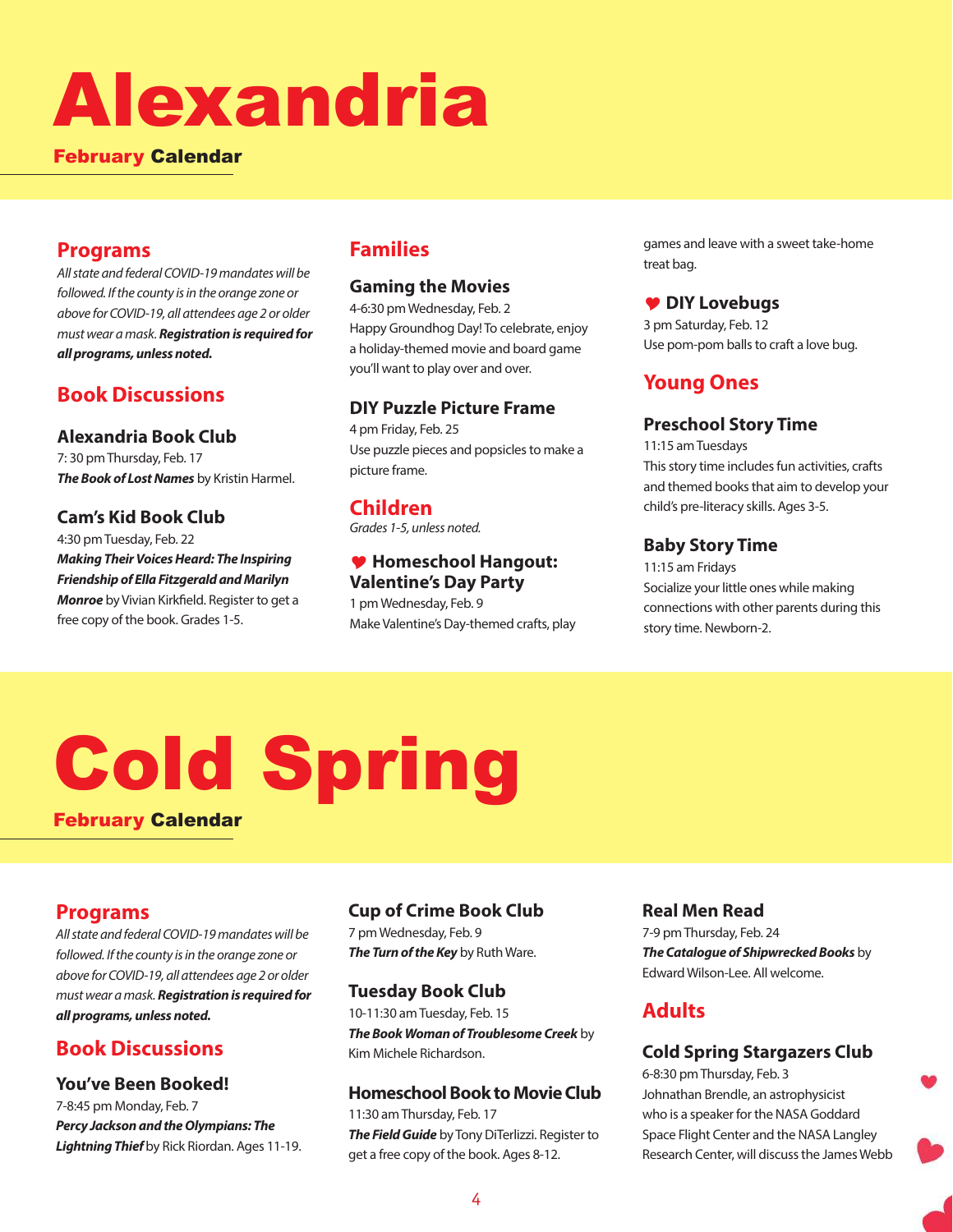Telescope and other space topics by joining the club through Zoom.

### **Dungeons and Dragons**

5-8 pm Friday, Feb. 4 Uncover the mysteries of *Even If They Weren't So Sweet*, a one-shot adventure for up to six players.

### Y **Valentine's Day Heart Pom-Pom Bookmarks**

6:30-8 pm Tuesday, Feb.8 Celebrate Love Your Library Month with this adorable Valentine's Day craft.

### **The Medici Family and the Birth of Renaissance Florence**

6:30-8 pm Tuesday, Feb. 22 NKU's Dr. William Landon will discuss the famous Medici Family of Italy as part of our Food for Thought lecture series. Sponsored by Highland Heights City Barbeque and filmed by Campbell Media.

### **Teens & Tweens**

*Ages 11-19, unless noted.*

### **After Hours Game Night**

7-10 pm Friday, Feb. 11 Stick around after hours to play board and card games or your favorite video game consoles at the library.

### **Minecraft Club**

5-7 pm Monday, Feb. 14 Explore the world of Minecraft using the library's server. Ages 8-14.

### **CCPL Roblox Club**

11 am Saturday, Feb. 19 Play Roblox with friends and other local kids using the library's private server. Ages 8-14.

### **Gaming the Movies**

5-8:45 pm Monday, Feb. 21 Watch an electrifying 1980s movie that's filled with 1.21 jigowatts of fun. After, work with

other players to help repair the space-time continuum in a board game based on the classic blockbuster.

### **Teen Hangout**

5-7 pm Monday, Feb. 28 Come to the library to play games and hang out.

### **Families**

### **Trollstice Party**

11 am Saturday, Feb. 5 Sing, dance and celebrate Trollstice by watching the movie and making funky crafts.

### Y **Valentine's Day Science**

11 am Saturday, Feb. 12 Participate in art and science-based activities in preparation for Valentine's Day!

### **Family Board and Card Game Day**

1-5 pm Sunday, Feb. 13 Bring the whole family to the library to play board or card games. Choose from our collection of over 250 games or bring a favorite from home. All ages.

### **Play-Doh Playdate**

11 am Saturday, Feb. 26 Make creations with different types of Play-Doh.

### **Children**

*Grades 1-5, unless noted.*

### **Harry Potter Book Night**

4 pm Thursday, Feb. 3 Together we will play themed games, make magical crafts and whip up some potions of our own.

### **Homeschool Hangout: The Underground Railroad**

11 am Tuesday, Feb. 8

The Cincinnati Museum Center will help us recreate elements of the Underground Railroad through pictures, photographs, maps, navigational tools and true stories of historical figures.

### Y **Valentine's Day Party**

4 pm Thursday, Feb. 10 Celebrate Valentine's Day at the library. We will have a variety of games, crafts and music to enjoy.

### **Book Bingo**

4 pm Thursday, Feb. 17 Play Bingo for the chance to earn books for prizes.

### **Unicorn Party**

4 pm Thursday, Feb. 24 Unicorns are magical and wonderful creatures whose history dates back to Mesopotamia. Celebrate these amazing creatures at a party with crafts, games and trivia.

### **Young Ones**

### **Tot Time**

9:30 & 11:30 am Mondays Build your child's development skills through engaging and interactive stories, songs, motor skills and open play. Ages 1-3.

### **Toddler Time**

10 & 11 am Wednesdays Stories, songs and bouncy rhymes that will exercise your little ones' busy bodies and busy minds. Followed by a craft to match the day's theme and open play. Ages 2-3.

### **Baby Time**

9:30 am Thursdays

Strengthen your baby's language, motor and social skills through engaging songs, rhymes, simple movement games, books and open play. Newborn-2, especially for walkers.

### **Preschool Time**

10:30 am Thursdays

Help your child develop their pre-literacy and motor skills with themed stories, gross motor play and crafts. Ages 3-5.

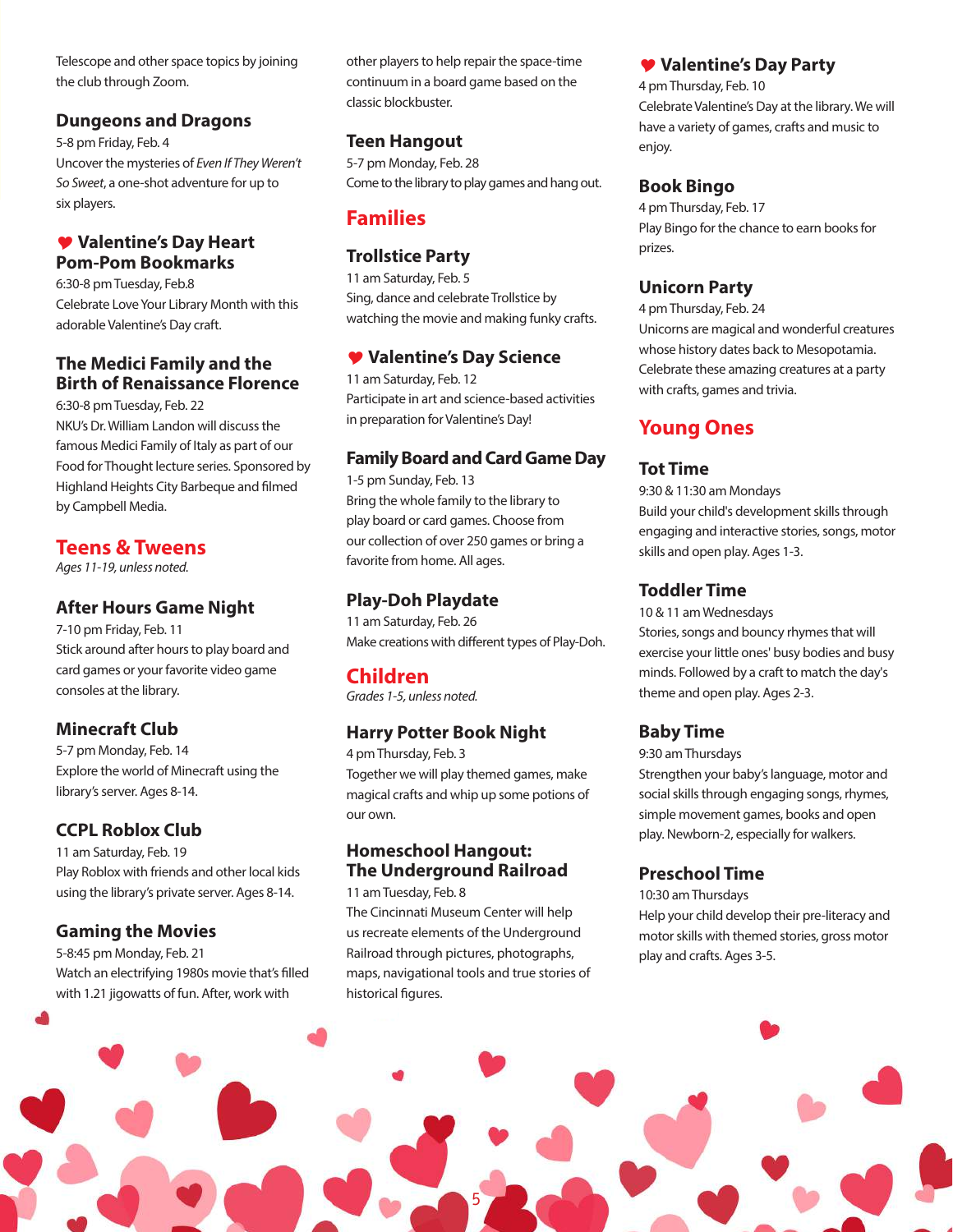# Carrico/Fort Thomas

### February Calendar

### **Programs**

*All state and federal COVID-19 mandates will be followed. If the county is in the orange zone or above for COVID-19, all attendees age 2 or older must wear a mask. Registration is required for all programs, unless noted.* 

### **Book Discussions**

### **Coffee & Conversation**

2 pm Wednesday, Feb. 9 *The Midnight Library* by Matt Haig.

### **If You Give a Kid a Book Club**

4:30-5 pm Thursday, Feb. 10 *First Laugh***—***Welcome, Baby!* by Rose Ann Tahe.

### **Adults**

### Y **Galentine's Day**

2 & 6:30 Thursday, Feb. 10 Celebrate Galentine's Day, a holiday brought to us by the popular TV show *Parks & Recreation*. Take home waffle-style snacks and tea. Register for only one program.

### **Basic Embroidery**

2-3:30 pm Wednesday, Feb. 15 6-7:30 pm Thursday, Feb. 17 Learn basic embroidery stitches using provided supplies. Register for only one program.

### **Talking Tech Troubles**

2 pm Wednesday, Feb. 15 Learn about technology in this judgment-free group. This month's meeting topic is Windows 11.

### **Signature Series: Sam Mihara, Memories of Five Nisei**

7 pm Friday, Feb. 25 See description on page 2. Free tickets are required.

**Teens & Tweens** *Ages 11-19, unless noted.*

### **Mario Kart Tournament**

4 pm Thursday, Feb. 3 See if you have what it takes to win this double-elimination *Mario Kart* tournament. The top three winners will take home prizes.

### **Cooking Video Game Chaos**

4 pm Tuesday, Feb. 8 Take your virtual kitchen skills to task by competing in cooking video games with friends. Choose from *Cooking Mama* and *Overcooked 2* on the Nintendo Switch; *Brunch Club* and *Cook, Serve, Delicious* on the PS4; or make it immersive with VR *Cook-Out* or *Job Simulator*.

### **Homeschool Hive: Magnificent Makers**

11 am Friday, Feb. 11 The Kennedy Heights Art Center will lead us on an artistic journey as we explore the works of artist Melanie Yazzie. Ages 8-14.

### **Tween Pokémon Party**

4 pm Thursday, Feb. 17 If you love all things Pokémon, join other fans at the library to watch the anime, play games and even make a fun craft. Feel free to bring your gaming systems or trading cards. Ages 8-14.

### **Tween Anime Day**

4 pm Thursday, Feb. 24 Watch anime while hanging out with other tweens that love it too. Ages 8-14.

### **Children**

*Grades 1-5, unless noted.*

### Y **Valentine Animals**

2 pm Saturday, Feb. 5 Create animal-themed Valentine cards or art.

### Y **Heart Sculpture**

4 pm Monday, Feb. 7 Decorate a papier-mâché heart sculpture.

### Y **Valentine's Day Party**

4 pm Monday, Feb. 14 Play games, win prizes and make crafts at this Valentine's Day party.

### **Pom Pom Penguins**

4 pm Monday, Feb. 21 Make an adorable pom-pom penguin.

### **Cincinnati Museum Center: Forces of Nature**

4 pm Monday, Feb. 28 Learn about the power of earthquakes, volcanoes, tornadoes and more with the Cincinnati Museum Center.

### **Families**

### **Puppy Tales**

2 pm Saturday, Feb. 26 Come read a story or two to a specially trained therapy dog. Sessions will be 15 minutes. Library staff will contact you to schedule a specific time.

### **Young Ones**

### **Together Time Tales**

10 am Tuesdays Spend time together reading, playing and learning. Ages 3-5.

### **Lap Time**

10 am Wednesdays Strengthen the language, motor and social skills in very young babies through songs, rhymes, books and lap bounces. The program is followed by open play. Newborn-2, especially for pre-walkers.

### **Baby Time**

9:30 am & 10:30 am Thursdays Build your baby's language, motor and social skills through engaging songs, rhymes, simple movement games, books and open play. Newborn-2, especially for walkers.

### **Movers and Shakers**

10 am Mondays Shake, move and sing in this active, musical story time that includes open play. Ages 2-3.

### **Mommy & Baby Yoga**

10:30 Saturday, Feb. 26 Moms and babies will enjoy stretching, strengthening and interacting with others. Bring a mat and wear comfortable clothing. Newborn-2.

### Y **Valentine Babies**

10 am Saturday, Feb. 12 Celebrate Valentine's Day with your little ones as we read books, sing songs and make a craft. Newborn-2.

 $\mathcal{C} \bullet \mathcal{V} \bullet \bullet \mathcal{V} \bullet \bullet \mathcal{V} \bullet \mathcal{V} \bullet \mathcal{V} \bullet \mathcal{V} \bullet \mathcal{V} \bullet \mathcal{V} \bullet \mathcal{V} \bullet \mathcal{V} \bullet \mathcal{V} \bullet \mathcal{V} \bullet \mathcal{V} \bullet \mathcal{V} \bullet \mathcal{V} \bullet \mathcal{V} \bullet \mathcal{V} \bullet \mathcal{V} \bullet \mathcal{V} \bullet \mathcal{V} \bullet \mathcal{V} \bullet \mathcal{V} \bullet \mathcal{V} \bullet \mathcal{V} \bullet \mathcal{V} \bullet \mathcal{V} \bullet$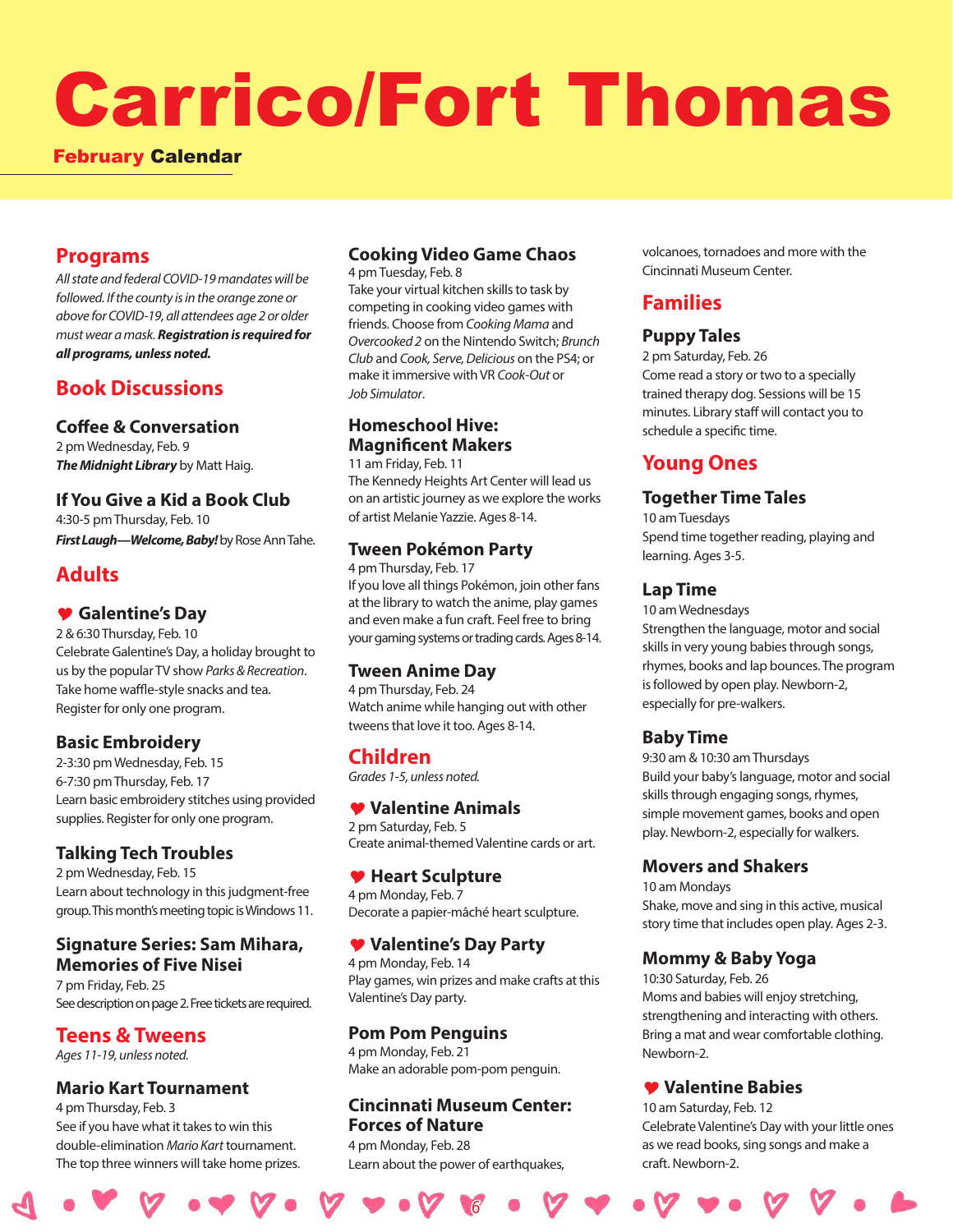# Newport

### February Calendar

### **Programs**

*All state and federal COVID-19 mandates will be followed. If the county is in the orange zone or above for COVID-19, all attendees age 2 or older must wear a mask. Registration is required for all programs, unless noted.* 

### **Book Discussions**

### **Newport Book Club**

7 pm Tuesday, Feb. 1 *One Night Two Souls Went Walking* by Ellen Cooney.

### **Tween Book Club**

4 pm Friday, Feb. 11 *Tristan Strong Punches a Hole in the Sky* by Kwame Mbalia. Register to get a free copy of the book. Ages 8-14.

### **Young Adult for Grown Adults**

7 pm Tuesday, Feb. 15 *Sisters of the War* by Rania Abouzeid.

### **Adults**

### **Get Ghosted**

6-8 pm Monday, Feb. 7 Spend your evening learning about ghosts from the Paranormal Investigators of Northern Kentucky (P.I.N.K.), including stories of their own encounters with the beyond.

### **Mindful Eating**

6:30-8 pm Monday, Feb. 14 Anthem KY Medicaid will join the library in discussing mindfulness techniques that can help improve your relationship with food.

### **Friends of the Library Book Sale**

9 am-noon Thursday, Feb. 24 Stock up on books at the Friends Book Sale while taking advantage of incredible prices. The sale is in the Friends Room on the lower level of the Newport Branch.

### **Clay Bowls**

6-7:30 Monday, Feb. 28 Create beautiful (and functional!) bowls using air-dry clay.

### **Teens & Tweens**

*Ages 11-19, unless noted.*

### **Tween Scene**

4 pm Tuesdays Get creative at Tween Scene! This month's activities include decorating mugs, pink bubbles, journal making and DIY fairy houses.

### **Essential Oils Diffuser Bracelet**

3 pm Wednesday, Feb. 2 Craft a unique bracelet.

### **Impromptu**

3-4:45 pm Thursdays Thursdays are teen time. Relax, play games, draw or just hang out with your friends.

### **Pour Painting**

3 pm Wednesday, Feb. 16 Be prepared to get messy while painting!

### **After Hours Gaming Lock-In**

5-9 pm Saturday, Feb. 19 Go head-to-head with other branches of the library at this action-packed night filled with video and board games, anime, snacks and prizes. Open to teens and tweens of all branches.

### **Children**

*Grades 1-5, unless noted.*

### **Alphabet Kids Homeschool**

1 pm Thursdays Learn about tornadoes, Valentine's Day, airplanes and dinosaurs at this month's Alphabet Kids Homeschool programs.

### Y **Lil Explorers: Valentine Card Making**

4 pm Monday, Feb. 7 Prepare for Valentine's Day by making hearts.

### **President for a Day**

11 am Saturday, Feb. 19 Use your imagination to explore what you might do as president.

7

### **Families**

### Y **Lovebirds and Lovebugs**

11 am Saturday, Feb.5 Get into the Valentine's Day spirit by making a lovebird and lovebug craft.

### **Dinosaur Painting**

11 am Saturday, Feb. 12 Paint a miniature dinosaur.

### **Family Fun Night**

6:30-8:30 pm Thursday, Feb. 17 Take the family out to the library for a movie night! We'll screen Pixar's *Luca*. Activities for kids of all ages will also be available.

### **Butterflies**

11 am Saturday, Feb. 26 Create your own butterfly.

### **Young Ones**

### **Movers and Shakers**

10 am Tuesdays Shake, move and sing in this active, musical story time that includes open play. Ages 2-3.

### **Baby Bounce and Rhyme**

10 am Wednesdays Develop your little one's literacy skills with this story and singing time. Newborn-2.

### **Read and Play**

10 am Thursdays One of the best ways a child can learn is through play. The songs we sing and books we read at story time can have a positive influence on young minds. Newborn-6.

### **Ready for K Through Play**

10 am Mondays

Prepare your child for kindergarten with this classic story time involving books, music and play. Ages 3-5.